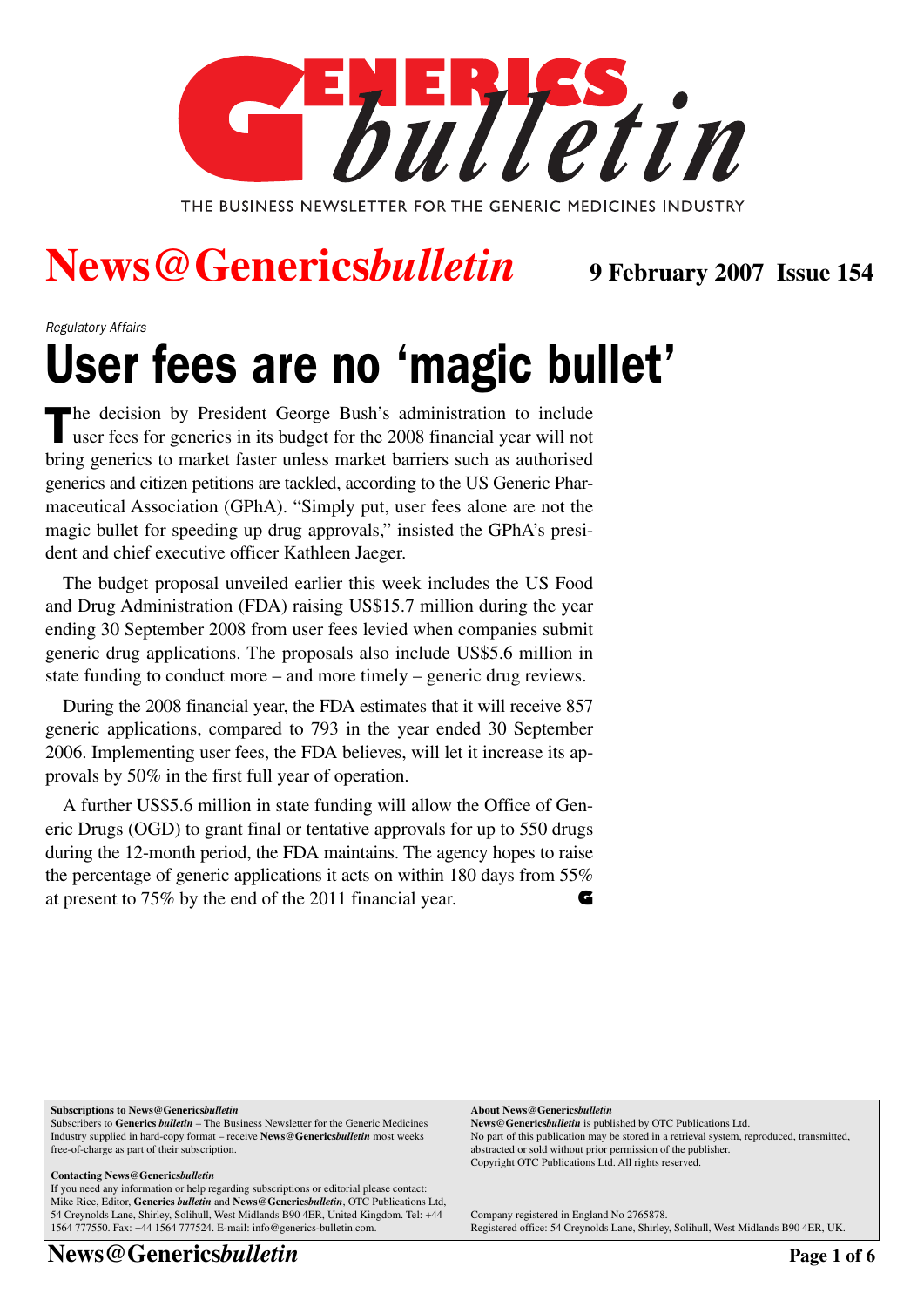

## **News@Generics***bulletin* **9 February 2007 Issue 154**

#### Biogenerics

## Ranbaxy plans European biosimilar

Ranbaxy Laboratories is aiming to enter the European Union market for biosimilar products by striking a deal for granulocyte-colony stimulating factor (G-CSF) with Zenotech Laboratories, the Indian injectables specialist in which Ranbaxy holds a strategic stake.

While the two firms have signed a global development and marketing agreement, they will initially focus on developing the filgrastim product in the European Union, where a clear regulatory pathway for biosimilars is already in place. However, Zenotech's chief executive officer Dr Jayaram Chigurupati said the product would "eventually" also be filed in the US.

"This agreement," commented Chigurupati's counterpart at Ranbaxy, Malvinder Mohan Singh, "signals Ranbaxy's foray into biosimilars by pooling Ranbaxy's significant regulatory and front-end infrastructure with Zenotech's expertise in the development and manufacture of biosimilar products." Zenotech – which already has an oncology alliance with Ranbaxy for oncology drugs (**Generics** *bulletin*, 30 June 2006, page 14) – will produce G-CSF at its facility near Hyderabad, India. **G**

#### Anticoagulants

## Amphastar and Teva win Lovenox case

Amphastar Pharmaceuticals and Teva Pharmaceuticals have today emerged victorious in their long-running patent-infringement dispute with Sanofi-Aventis over the Lovenox (enoxaparin sodium) anticoagulant blockbuster. But the brand company said it was "evaluating its options for further legal recourse".

The case in a California district court had centred on Sanofi-Aventis' reissue patent RE38,743, which expires on 14 February 2012. Amphastar had obtained a summary judgement of inequitable conduct against Sanofi-Aventis, but that ruling was overturned by the US Court of Appeals, which remanded the case back to the California district court to decide on the validity, enforceability and infringement of the '743 patent (**Generics** *bulletin*, 21 April 2006, page 10).

Lovenox is Sanofi-Aventis' best-selling brand with US sales in the first nine months of 2006 ahead by 16.6% to  $\epsilon$ 1.12 billion (US\$1.46 billion).

#### **News@Genericsbulletin Page 2 of 6**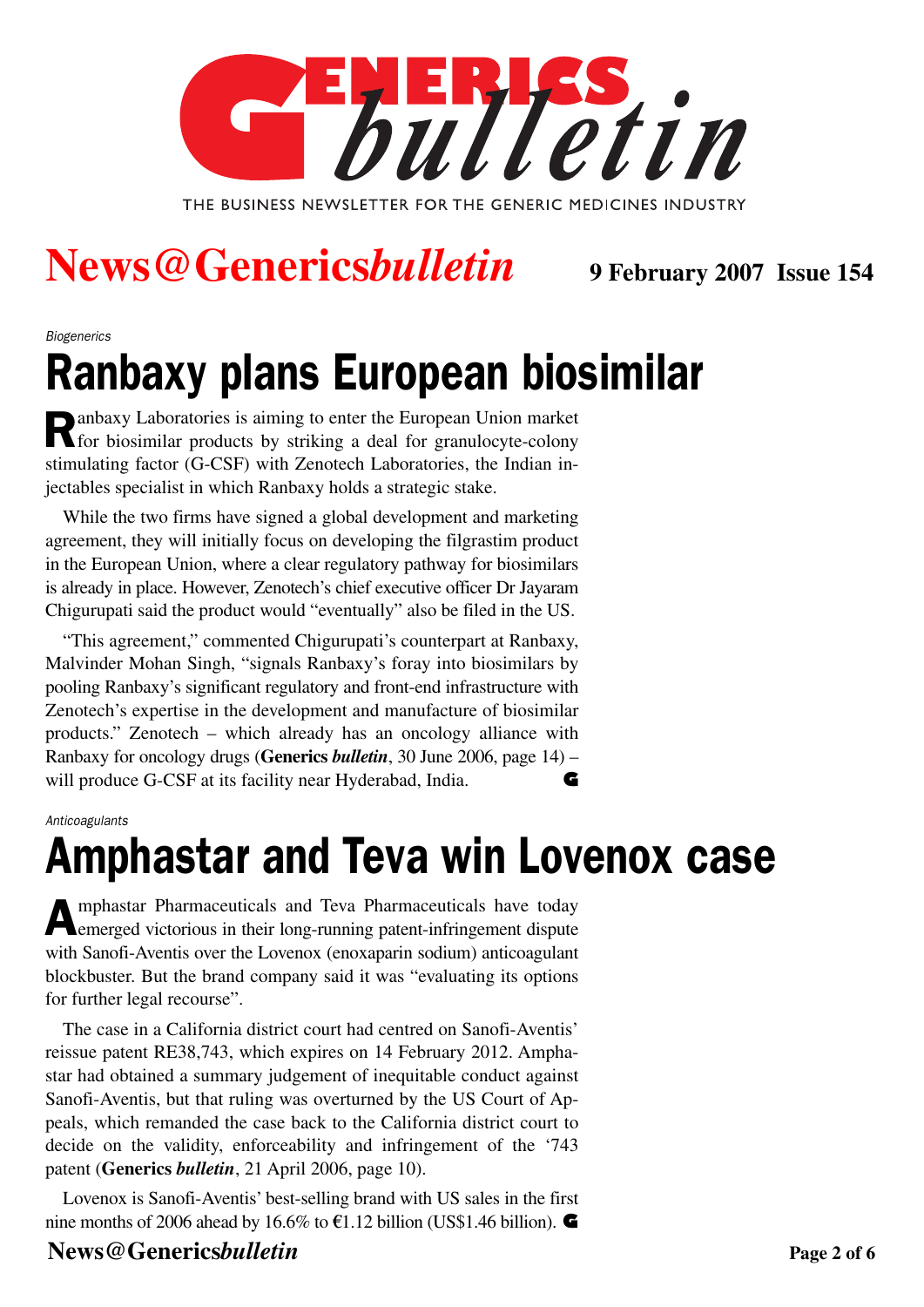

## **News@Generics***bulletin* **9 February 2007 Issue 154**

Business Strategy/Second-Quarter Results

## Aceto pushes into US dosage forms

eto has launched its first finished-dose generic in the US market by<br>introducing isofluone under it. introducing isoflurane under its own label. According to Aceto, the inhalable anaesthetic has a US market size of over US\$75 million and limited competition.

"We continue to make progress towards acquiring additional products to distribute under the Aceto brand," commented chairman, president and chief executive officer Leonard Schwarz. Agreements for another two abbreviated new drug applications (ANDAs) – one of which has been approved, while approval for the other is expected soon – are in place. And Aceto is negotiating with another supplier for four approved ANDAs.

Pricing & Reimbursement Aceto is targeting older products with limited competition where prices have stabilised, but it will not market drugs for which it supplies active pharmaceutical ingredients (APIs) to third parties. **G**

## FeBelGen looks for more public support

**Belgium faces three immediate threats to the long-term stability of its D** generics market, according to Joris Van Assche, secretary general of FelBelGen, the country's generics industry association. Apart from the continuing confusion about the government's plans to introduce a 'Kiwi' tender model – similar to that employed in New Zealand – there are also threats to pharmacists' margins for dispensing generics, and to generics prices through the statutory links between prices for brand originators and those for generics.

Talking to **Generics** *bulletin* before a press conference in Brussels today to publicise FelBelGen's arguments, Van Assche said that as far as he was aware, no generic companies – whether FelBelGen members or not – had participated in the second round of tendering for amlodipine and simvastatin that had closed in mid-January (**Generics** *bulletin*, 12 January 2007, page 11).

Companies had been no clearer about the legal conditions of the tender scheme, he said, and the minister had compounded the confusion by stating that two unnamed companies would participate in the scheme although they had not been included last September in the original tender list. Moreover, a civil court in Brussels had confirmed there was a total lack of transparency surrounding the proposed legal framework. **G**

### **News@Genericsbulletin Page 3 of 6**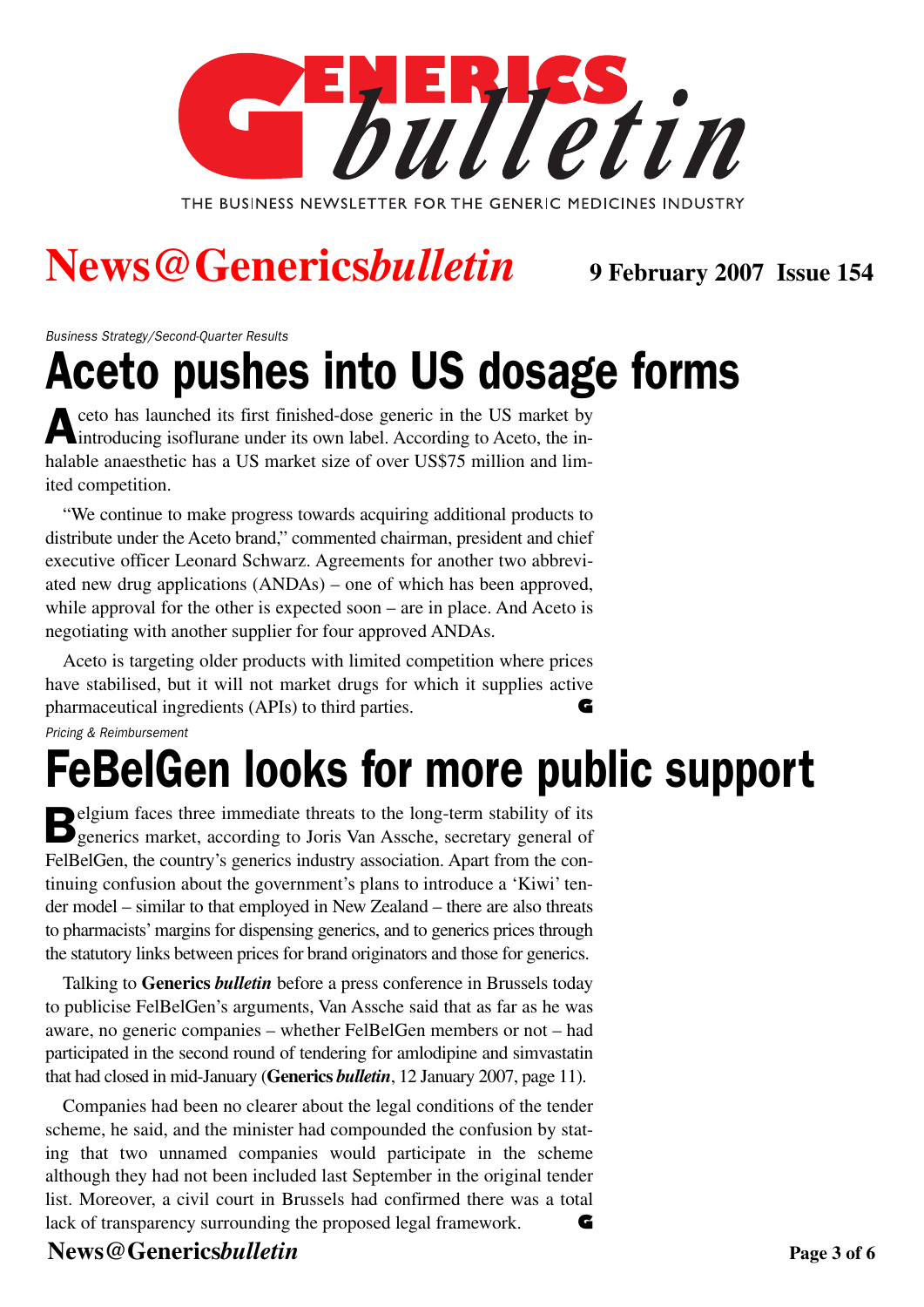

## **News@Generics***bulletin* **9 February 2007 Issue 154**

Annual Results

# Exports keep Richter on growth track

A28.2% increase to US\$643 million in total export sales during 2006 more than compensated for the double-digit decline Hungary's Gedeon Richter suffered in its domestic market due to government cost-cutting policies and the end of a distribution deal.

The strongest export growth was in the Commonwealth of Independent States (CIS), where Russian sales rose by 38.6% to US\$218 million. The European Union excluding Hungary contributed US\$176 million, a rise of 20.7%. US sales climbed by 26.6% to US\$88.5 million, largely due to supplying active pharmaceutical ingredients (APIs) for Barr's contraceptives. Turnover of US\$80.0 million from other markets included sales up almost a fifth to US\$16.8 million in Romania.

In its home market, Gedeon Richter lost around HuF2.8 billion (US\$13.3 million) in sales from stopping distribution of Wyeth's OTC range, while price cuts from 1 July last year wiped off more than HuF1 billion. **G**

Pricing & Reimbursement

# Slovakia's GENAS combats price cuts

 $\blacksquare$  he viability of the generics industry in the Slovak Republic will be cast into doubt if the country's health minister persists with plans for price cuts of 5%-7% for all drugs, according to Christian Wieser, chairman of the Slovak Generics Association GENAS.

Wieser insisted that further price reductions after three years of cuts every quarter would mean generics firms would struggle to maintain the salesforces they needed to persuade doctors to prescribe their branded generics. The quarterly cuts, he pointed out, had reduced the price per defined daily dose (DDD) for risperidone from SKK180 (US\$6.80) in November 2003 to less than SKK20 by October 2005. This was indicative of Slovakia having some of the lowest generics prices in Europe.

However, following a recent GENAS press conference that gathered widespread media coverage, health minister Ivan Valentovic has signalled that he may be ready to reconsider. Valentovic told a state broadcaster that he would discuss a compromise with those manufacturers that could prove they had cut their prices noticeably over the past year. **G**

#### **News@Genericsbulletin Page 4 of 6**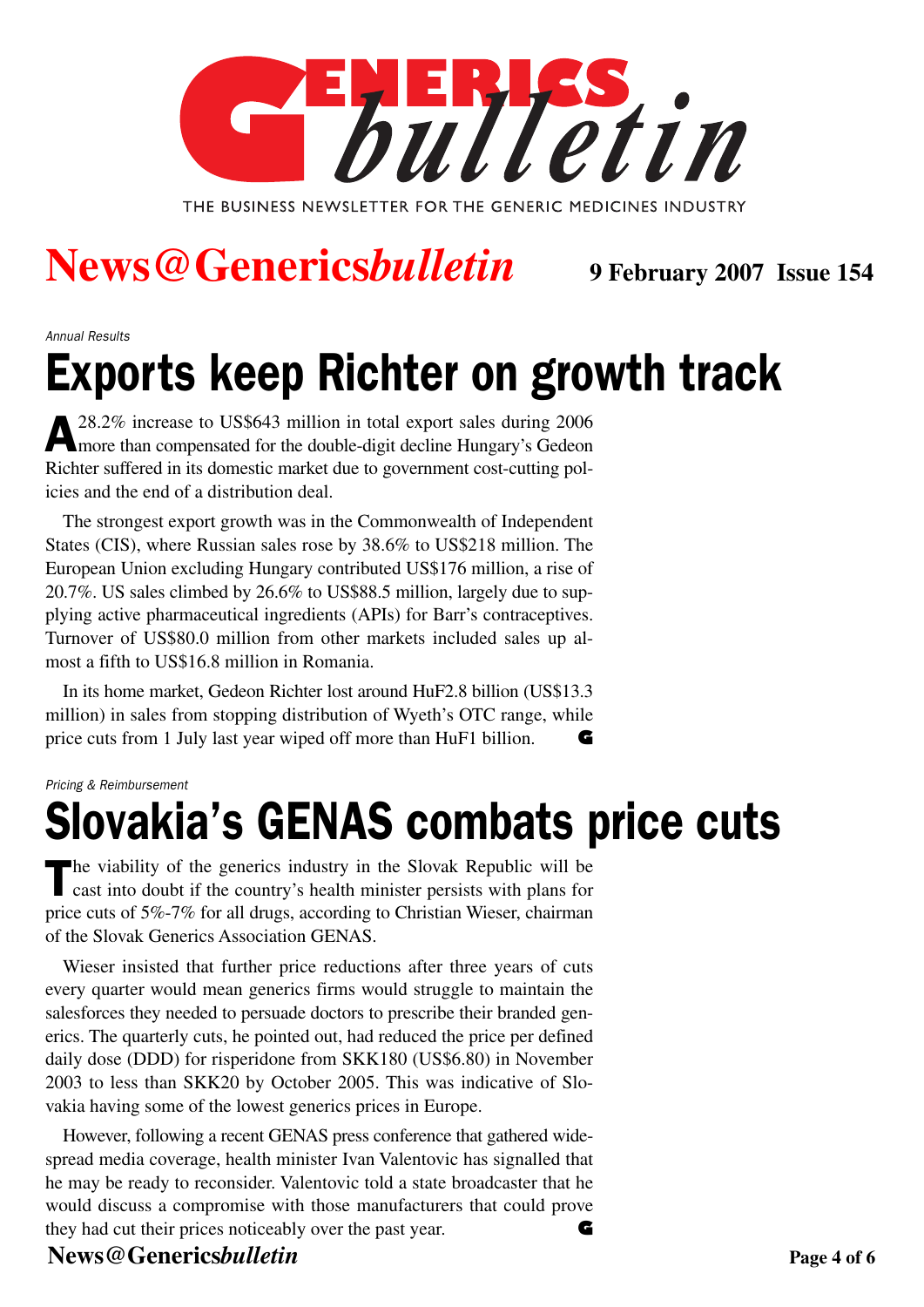

## News @Genericsbulletin 9 February 2007 Issue 154

Antidepressants

# Sertraline floods US market

Almost 20 companies can now market sertraline hydrochloride tablets in the US after the 180-day market exclusivity granted to Teva Pharmaceutical Industries expired earlier this week. Among the firms announcing immediate launches of 25mg, 50mg and 100mg tablets following approvals on 6 February were Actavis, Lupin, Mylan, Barr's Pliva, Ranbaxy and Roxane.

Teva had obtained final approval for sertraline tablets equivalent to Pfizer's US\$3 billion antidepressant Zoloft at the end of June last year, but it did not launch until mid-August, triggering the 180-day exclusivity period (**Generics** *bulletin*, 18 August 2006, page 21). Pfizer reacted by marketing an 'authorised generic' through its Greenstone subsidiary.

Many of the new market entrants are among the firms that Teva is suing for alleged infringement of four sertraline process patents (**Generics** *bulletin*, 2 February 2007, page 17).

Pricing & Reimbursement

# Spanish firms will maintain supplies

Members of Spain's generics industry association, Aeseg, have pledged to ensure adequate supplies throughout the country, even though they face major difficulties once a new reference-price system comes into effect from 1 March this year.

"Historically generic medicines manufacturers have shown their ability to adapt to market conditions," Aeseg pointed out, stressing that there was no chance of supply shortages for generic drugs.

The reference-price system formed part of a medicines law that was passed last year (**Generics** *bulletin*, 14 July 2006, page 7). All drugs that have been reimbursed for at least 10 years – or 11 years if they have gained a new indication – will be placed into a reference-price group of products with the same active ingredient and delivery form. **G**